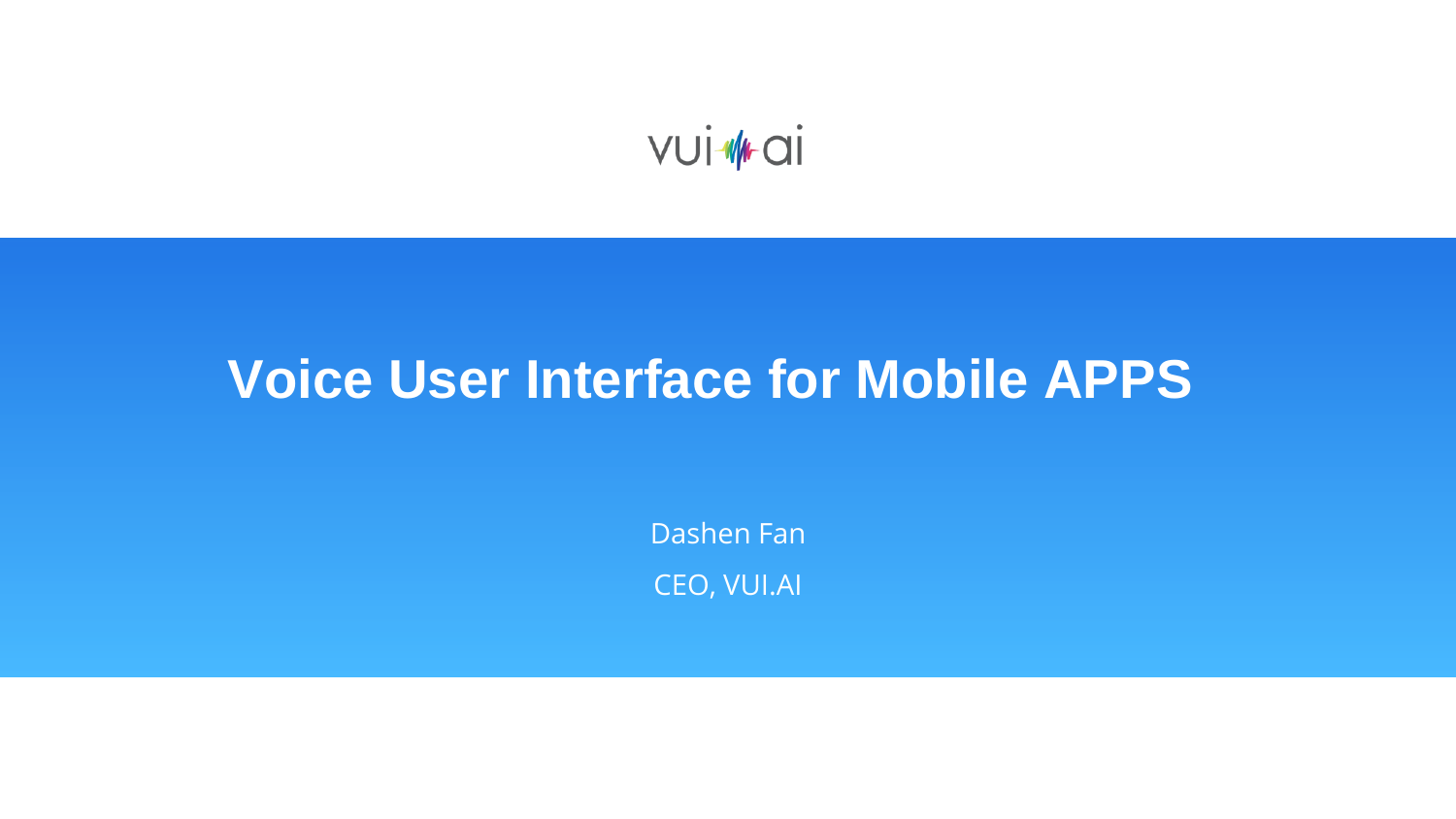Why do you need a VUI for App?



Annually, in US only: 1.6 million car accidents each year. 390,000 injuries due to texting while driving. 6,000 deaths texting while driving. 1/4 of all car crashes involved use of cell phone.

*[Source: https://carsurance.net/blog/texting-and-driving](https://carsurance.net/blog/texting-and-driving-statistics/)statistics/*



#### **While driving Walking down the street in downtown**

Annually in US: [11,100 injuries](http://www.nsc.org/learn/safety-knowledge/Pages/news-and-resources-pedestrian-safety.aspx) due to use of cell phone when walking. 5376 death pedestrians 60 percent of people texting while walking

*Source:<https://www.rd.com/culture/texting-and-walking-injuries/>*

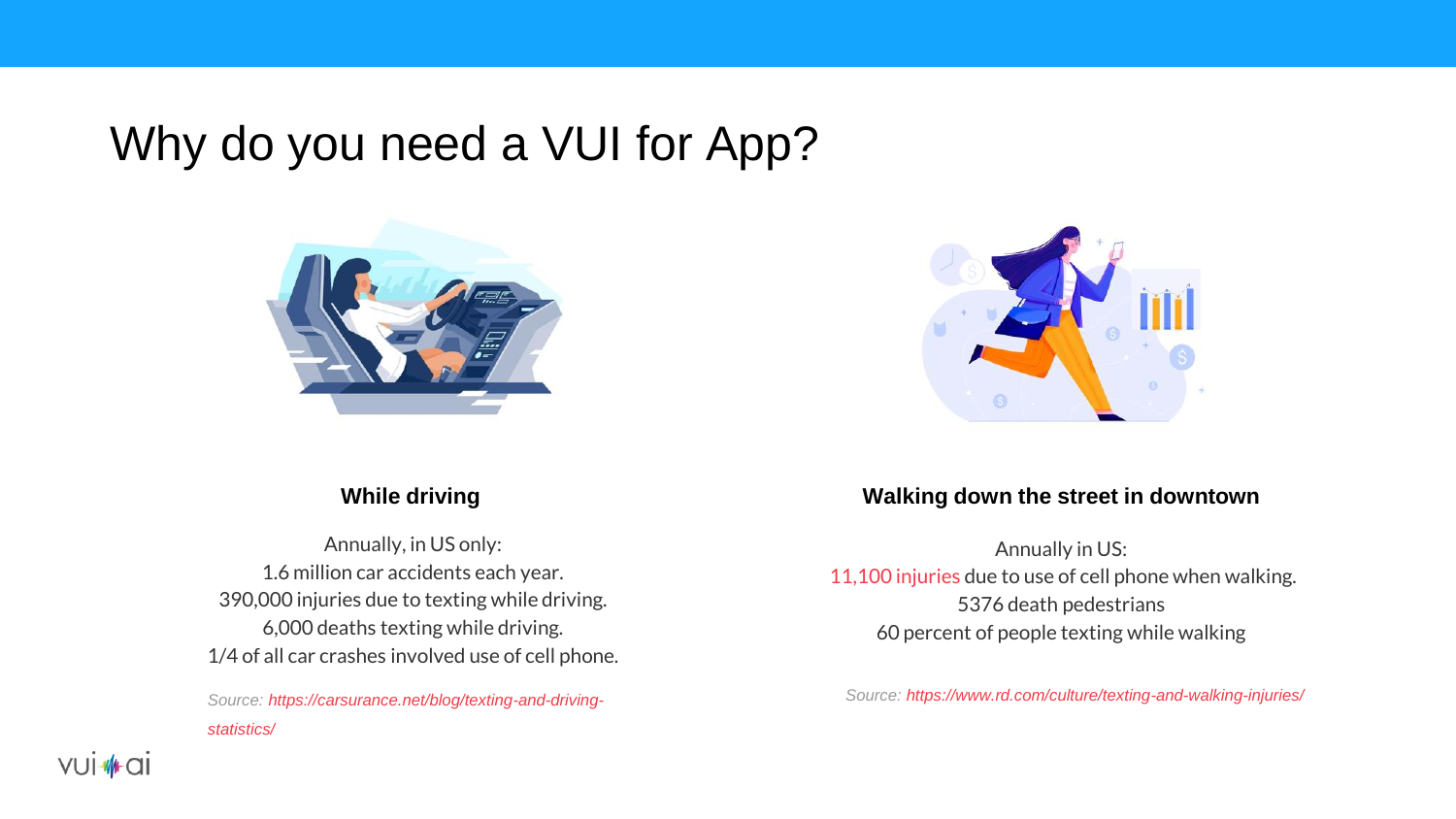### Existing Voice Solution



You can **make a phone call** to a business where

- ➔ A real person will answer and help you out
- → An IVR system will handle you call

**Why can't I talk directly to my App to get things done?** 



**Ask IA**, one of Alexa, Google Assistant or Siri, Hope there is a skill or action for your task

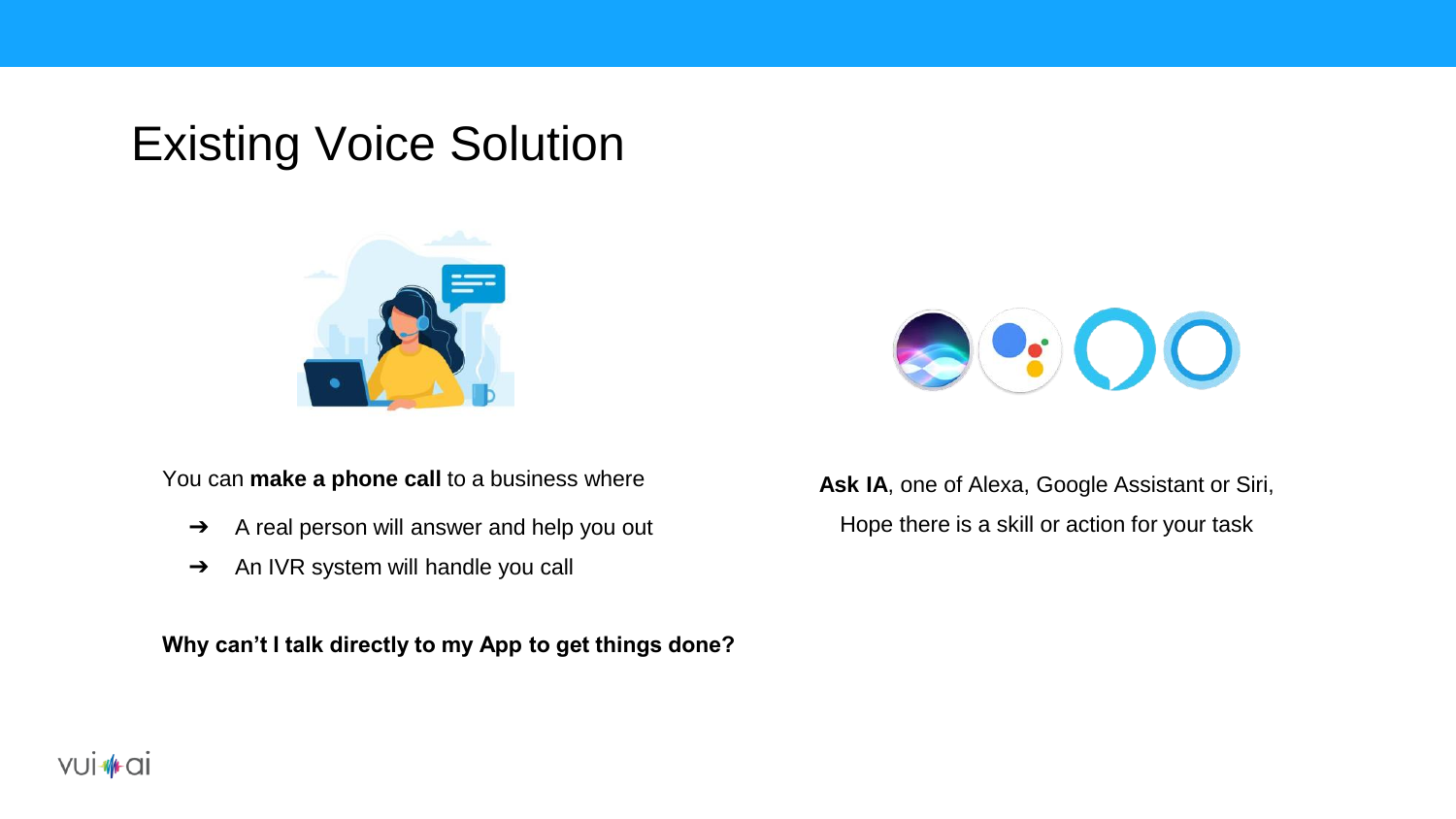### Why can't I have an IA for my App?

**Two Challenges** before you start:



#### **Must work in any noisy environment**

- $\rightarrow$  In a moving car 75 mph
- $\rightarrow$  In busy street or a noisy restaurant



#### **Add a voice UI to an existing touch UI**

➔ Integrating into App pages

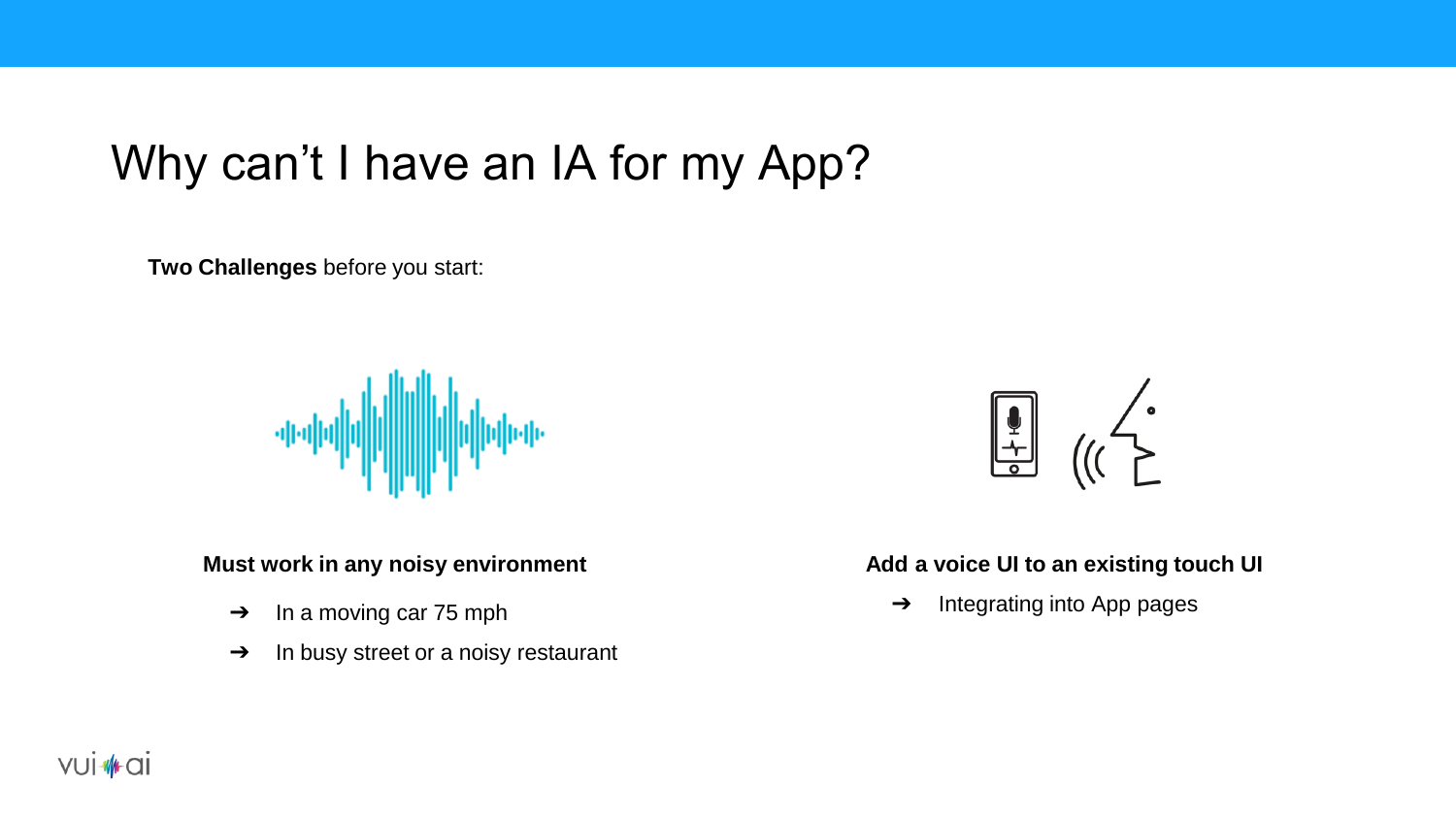### Demanding Noise Cancellation

#### **Mic in mobile phone not good enough**

- $\rightarrow$  Mostly requiring far-talk:  $\sim$  1 10 ft
- ➔ Eliminate any kind of noise, without causing distortion to voice
- → In-car array microphone accessory:
	- ◆ USB dual-mic cable, Phone holder, Dash Cam, Rearview mirror, etc.
- ➔ Wearable embedded microphone (array)
	- Watch, Bluetooth earphone, glass frame, etc.

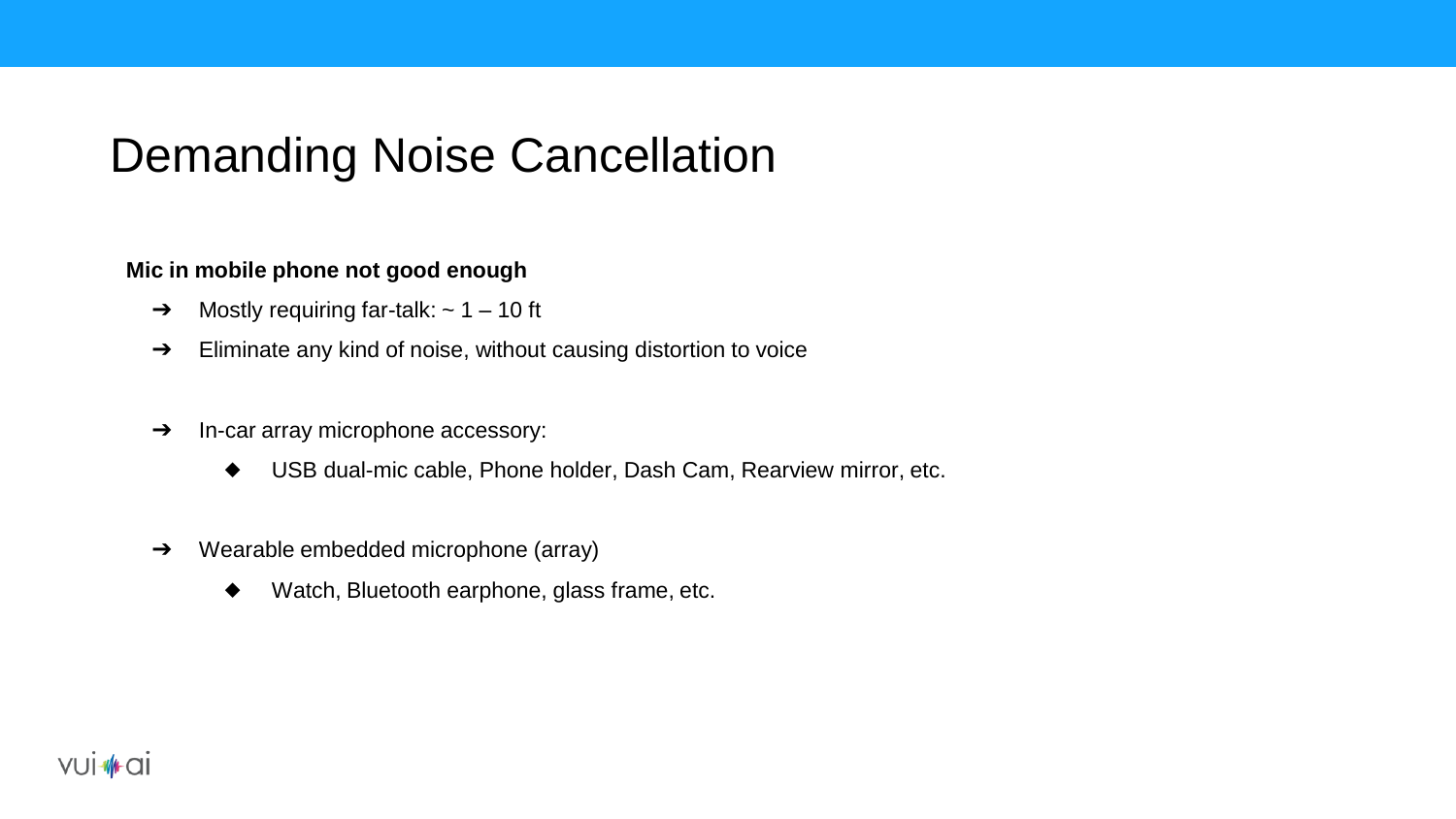### Building a Voice UI for App





Built for productivity

– goal oriented

Task Completion instead of info search or social chat

Multi-model user interface. Voice UI offers direct link to App pages, coexist with App's touch UI and screens

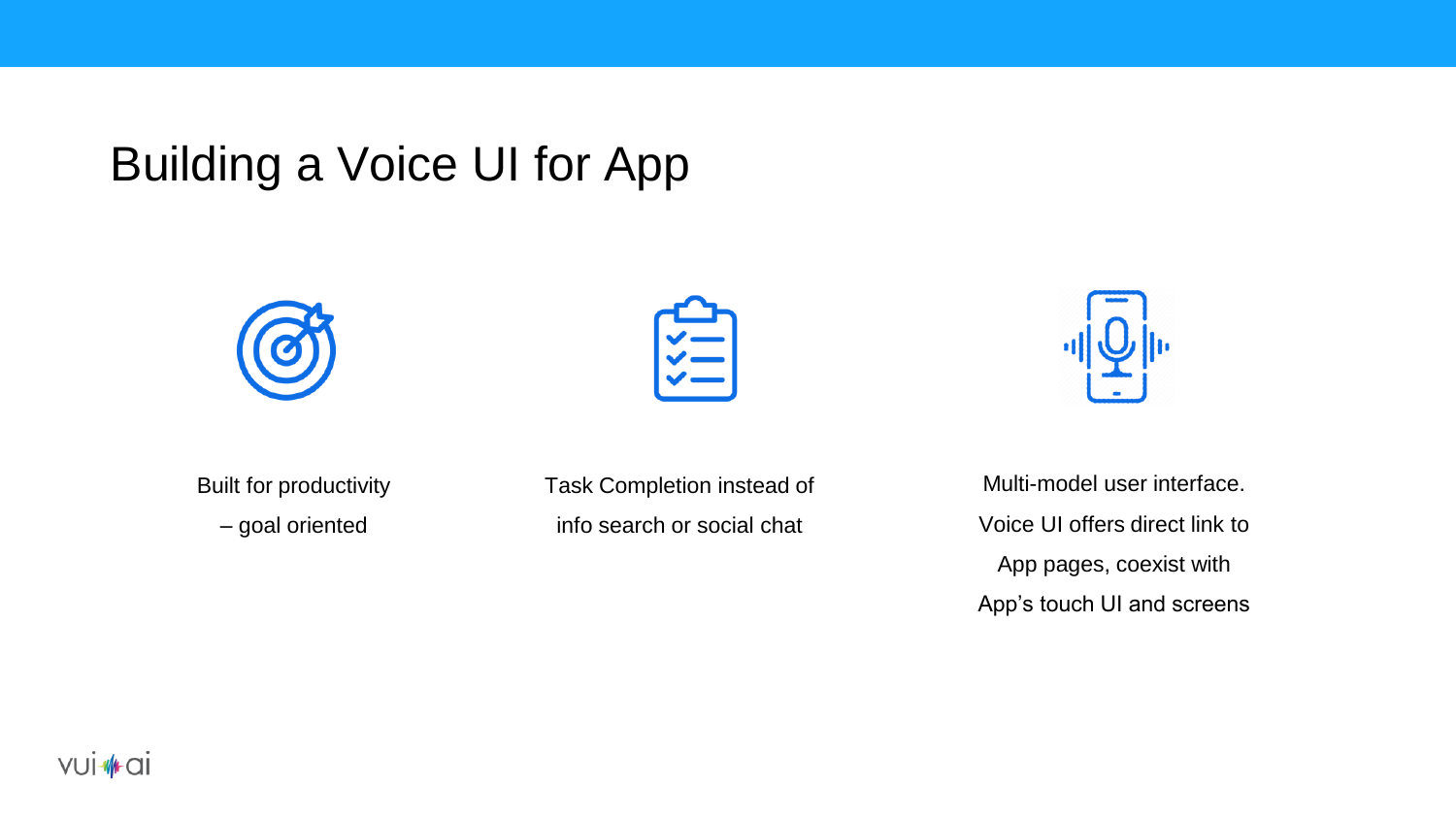### Voice UI Benefits



#### **For enterprise**

Single unified digital interface for your customer. Don't have to reinvent the wheel on lesser capable "applet" skills



Increase user time spend on your App

**For users**

Leverage App's familiar visual UI always remind users of what to say



Expand App usage to many more scenario

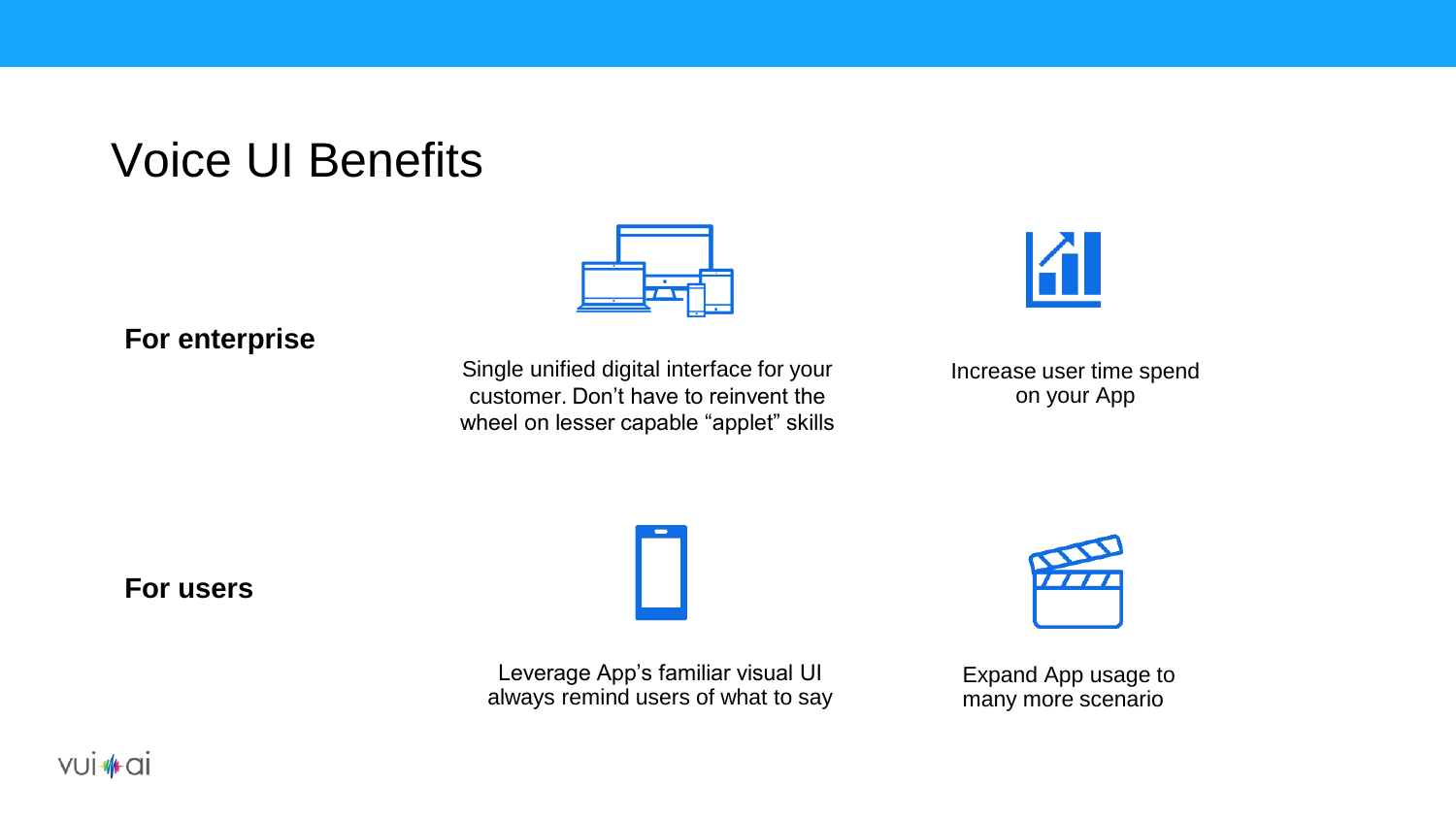### Case-in-point: Fast Food Ordering

**Turn every smartphone into a virtual drive-through terminal**



Order your food right there on app while driving to work



Make payment when the order is placed

Collect your food bag in store without waiting.

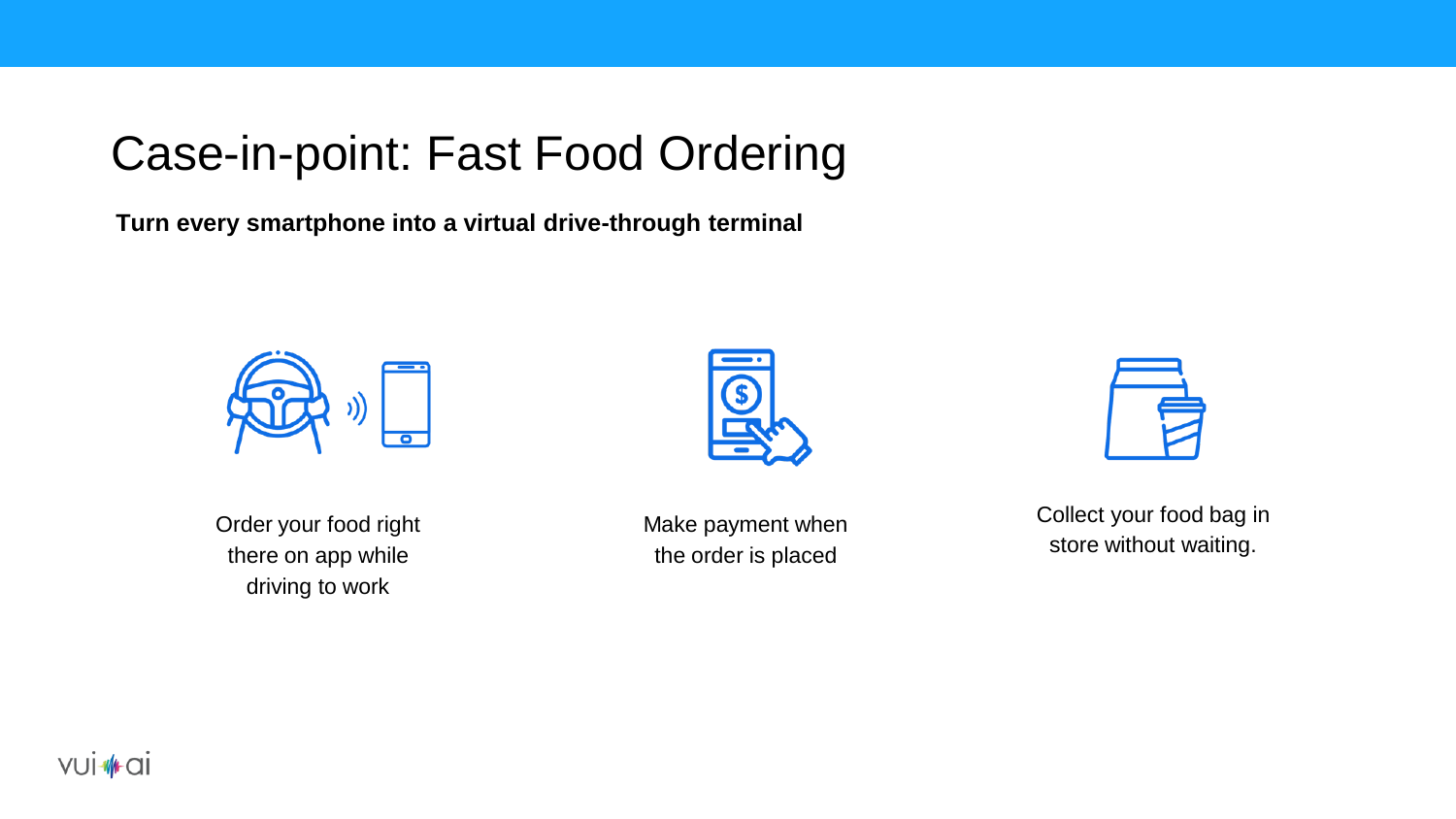### Demo

Demo shows how VUI works the magic: [https://www.youtube.com/watch?v=J\\_HBSNkd2-A](https://www.youtube.com/watch?v=J_HBSNkd2-A)

#### **Special Features:**

- ➔ No wakeup word
- $\rightarrow$  No need to turn off radio
- ➔ Continuous conversation flow until task completed
- ➔ Full App functionality with voice UI

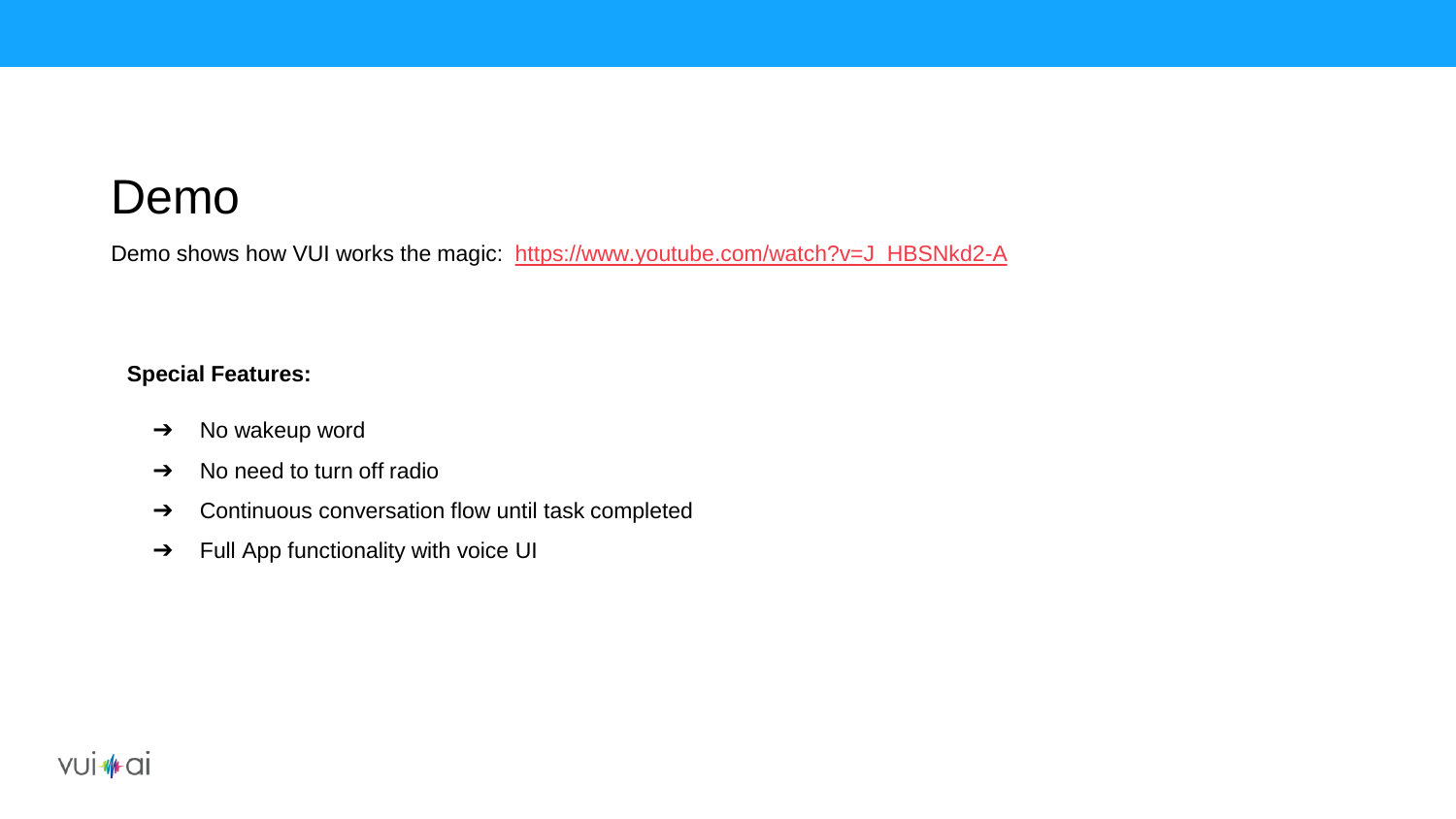### **Conclusion**

**The biggest roadblock to the widespread use of IA is on the front and back**

- ➔ Noise robust voice input
- ➔ Connection to App to complete a task

#### **VUI.AI has the technology and know how to solve both problems**

- $\rightarrow$  The best noise cancellation for ASR
- ➔ APIs for integrating Voice UI into an App

**App specific IA inside an App is a viable alternative to general purpose IA**

**We make sure every of your App user remains as your customer, not Apple, Google or Amazon's customer!**